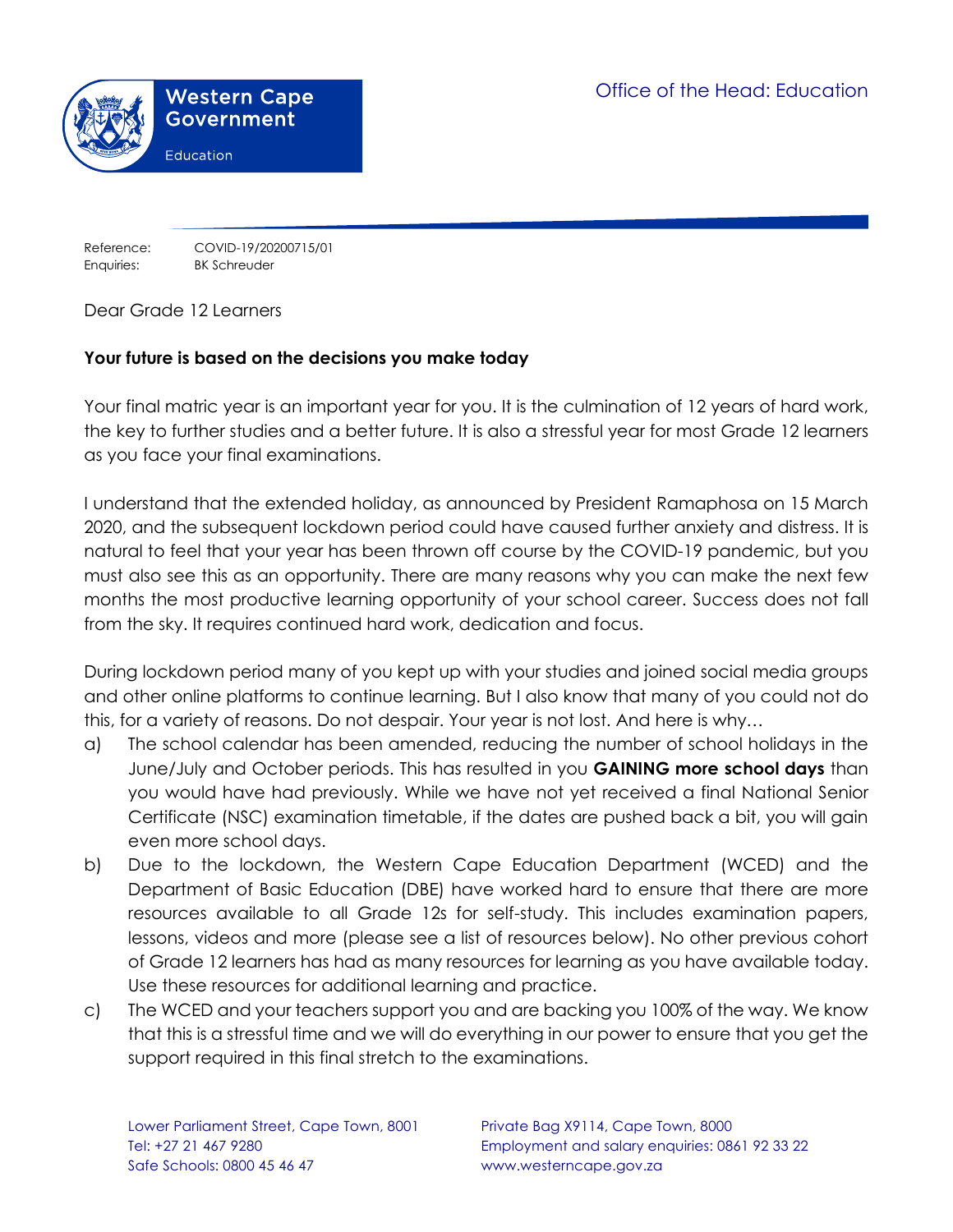I have asked that all schools ensure that Grade 12 learners are attending school every school day and to accommodate the other grades around your timetable. You are our priority right now and we will work together to ensure that you are given the best opportunity to write these examinations. We know you can do it and your teachers are ready to help you by going the extra mile.

If you have not yet returned to school or if you are not attending EVERY DAY, then you are missing out on valuable opportunities. Please make sure that you get to school every day. There is enough time for sufficient curriculum coverage. Make use of the extra time and extra classes that your teachers offer. Also please make use of all the extra learning methods and opportunities on offer to make this year successful for you.

All Grade 12 learners are encouraged to do the following:

- Your teachers are there for you so attend school every day.
- The WCED is behind you use the resources on the WCED's ePortal (https://wcedeportal.co.za) which include previous examination papers, "Tips for Success" booklets with study and examination tips, subject revision booklets, "Mind the Gap" textbooks (also available on the DBE's website), and telematic lessons.
- Access past matric papers and exemplars, and watch videos on the different themes and topics.
- Find out about radio and television support programmes and integrate these into your studies.
- Revise the work covered during the first and second term.
- Work through the tests/assignments completed during the first and second term with special focus on areas of weakness and the feedback from the teacher.
- Read through your textbooks, read the prescribed literature and read for leisure!
- Prepare for what lies ahead use the "Tips for Success" booklets or curriculum guidelines (both available on the WCED's website) to start reading about the topics and concepts that will be introduced before you write your examinations. Use multiple sources and share good material with your classmates. Research is an important part of learning. Selfresearch, the analysis of research material and summarisation are all key skills.
- Discuss topics that you find problematic with your teachers and classmates.
- Find a place at home or somewhere else where you can work undisturbed.
- Do school work every day.
- Live healthily, get enough sleep and stay dedicated to work optimally when awake.

Below I have listed some of the available resources that can be used in addition to what you have been given by your teachers:

### **1. The WCED's ePortal**

The ePortal hosts a variety of digital resources for Grade 12 learners, which includes:

o 4 000 resources targeted specifically at Grade 12s.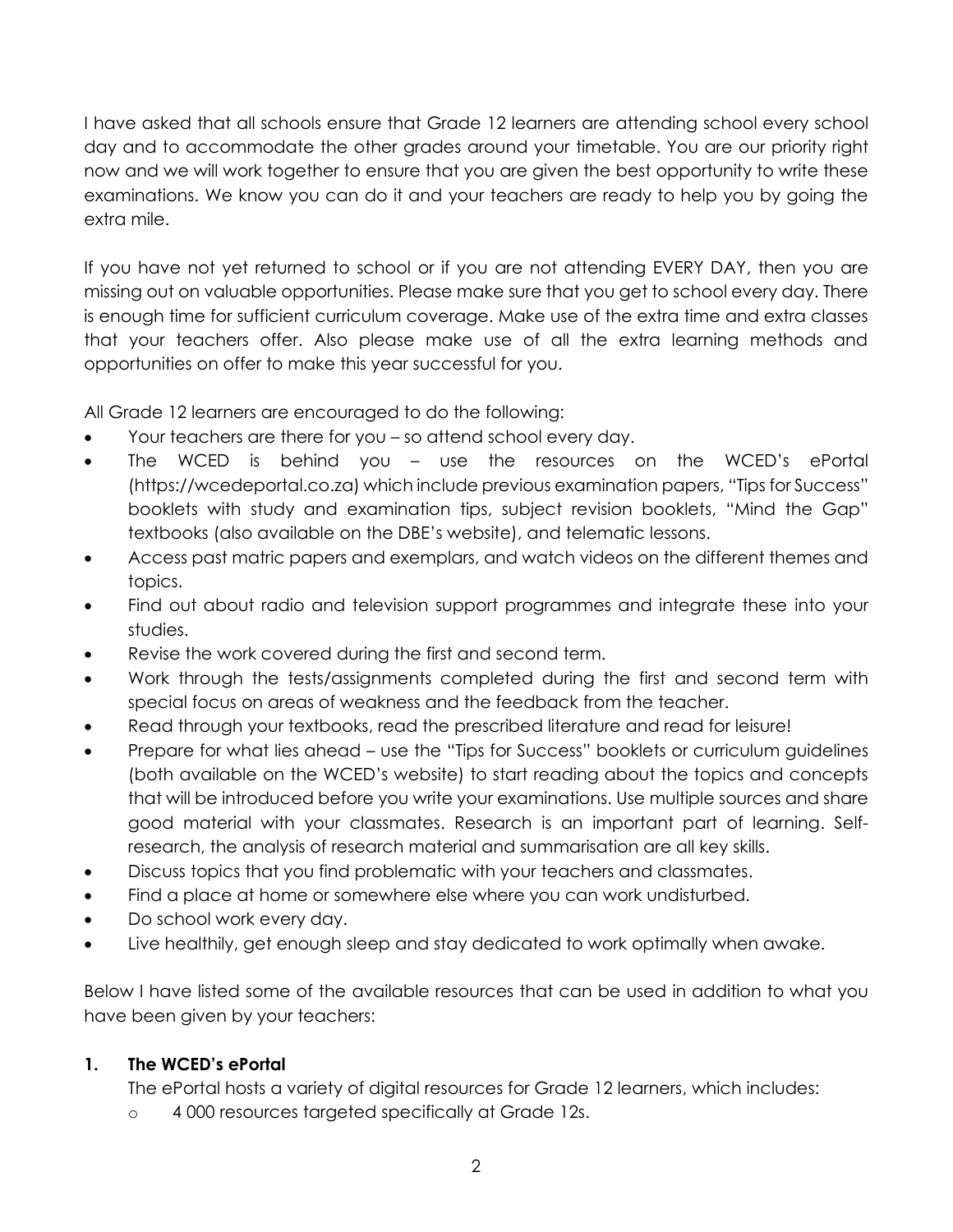- o A Learner Dashboard for Grade 12 learners where you can register, upload your NSC subjects and have quality content promoted to you to suit your subject needs.
- o A list of free resources from various curriculum suppliers during the lockdown period.
- o Please visit [https://wcedeportal.co.za.](https://wcedeportal.co.za/)

### **2. Matric support resources**

The WCED website has a special page dedicated to matric support. This includes:

- o "Tips for Success" which provides advice on preparing Grade 12 learners for the examinations, how to plan your study time and what to cover in each subject.
- o Matric revision videos on YouTube covering certain subjects and topics.
- o A list of textbooks and prescribed literature.
- o Please visit [https://wcedonline.westerncape.gov.za/matric-support.](https://wcedonline.westerncape.gov.za/matric-support)

## **3. Grade 12 revision: telematics videos**

The WCED has a telematics programme that is broadcast to specific schools throughout the year. A variety of these broadcasts have been uploaded onto the WCED's website and ePortal for viewing. It covers 11 subjects and specific content and concepts. It also includes English and Afrikaans Home Language literature and workbooks in various other subjects.

Lessons are rebroadcast to provide learners with more opportunities to watch these sessions. First, second and third term revision materials are being recorded and broadcast in 14 subjects. Each of these subjects will have at least six hours of revision broadcasts. Please visit [https://wcedonline.westerncape.gov.za/edumedia/revision-dvds-telematics.](https://wcedonline.westerncape.gov.za/edumedia/revision-dvds-telematics)

# **4. Revision materials**

Revision materials are being designed in all subjects and will be available later this month for the second term. Use the revision materials for the first term for self-study. Revision materials for the third term will also be provided.

# **5. Examination papers and memoranda**

Question papers and marking memoranda from previous NSC examinations dating back to 2013 are available on the WCED's website. Please visit [https://wcedonline.westerncape.gov.za/grade-12-question-papers.](https://wcedonline.westerncape.gov.za/grade-12-question-papers)

# **6. Mind the Gap Study Series**

This study guide series, produced by the DBE, provides explanations for key terminology, examples of the types of questions you can expect in an examination, model answers and advice. It is aimed at bridging the gap in learners' understanding of commonly tested concepts to improve pass rates. Please visit:

[https://wcedonline.westerncape.gov.za/mind-gap.](https://wcedonline.westerncape.gov.za/mind-gap)